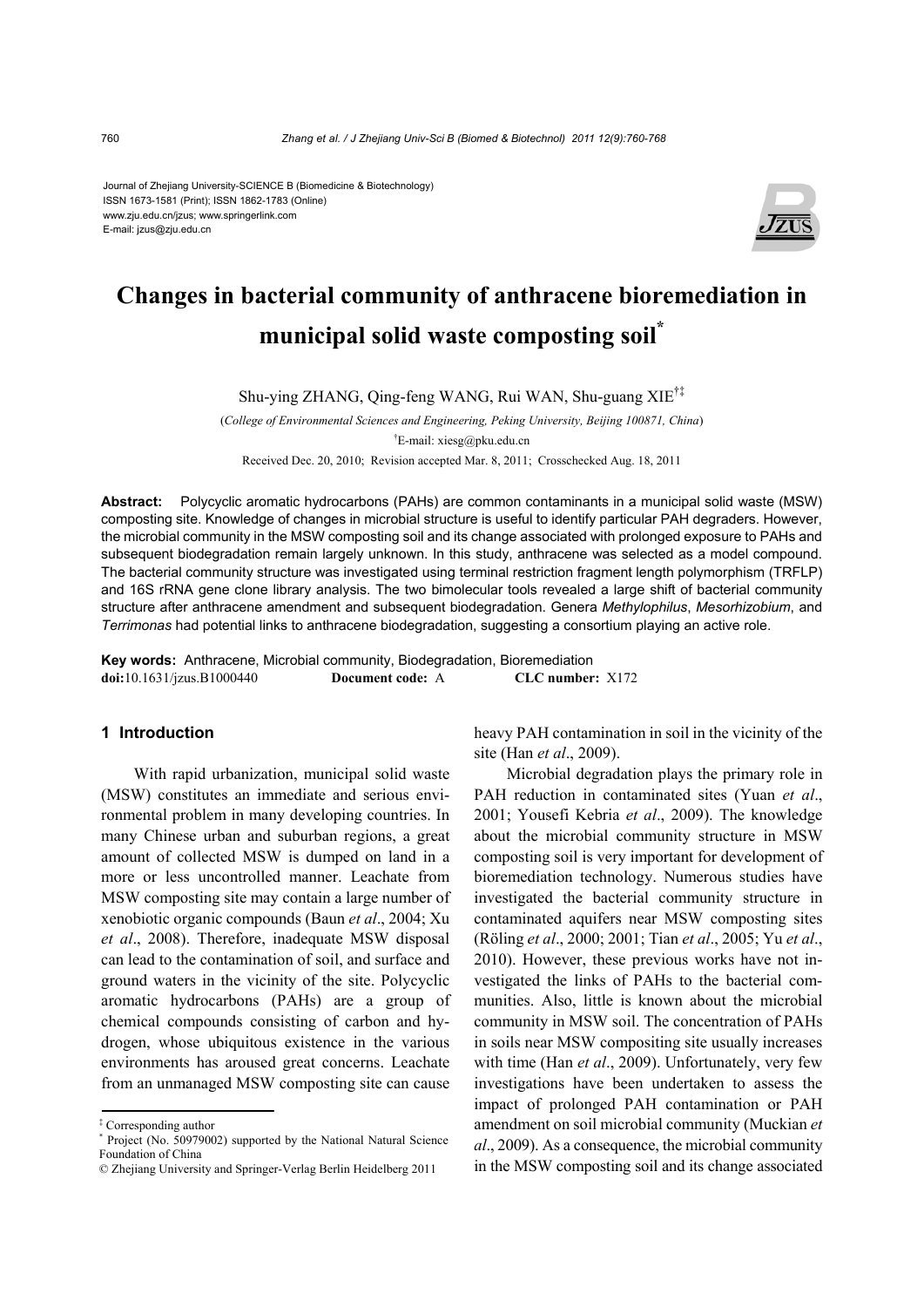with prolonged exposure to PAHs and subsequent biodegradation remain largely unknown.

Anthracene has been listed as one of the priority environmental pollutants by the United States Environmental Protection Agency. Anthracene is also a model compound for PAH degradation studies (Müncnerová and Augustin, 1994; Krivobok *et al*., 1998). An average level of 1208.5 µg/kg total PAHs (including 88.2 µg/kg anthracene) has even been observed in an MSW composting soil (Han *et al*., 2009). Therefore, the aim of current study was to investigate the bacterial community in the MSW composting soil, and to explore the change associated with anthracene amendment and subsequent biodegradation. The genera with potential PAH degradation capabilities were also investigated.

### **2 Materials and methods**

## **2.1 Microcosm experiment set-up**

Soil was collected from the vicinity of an unmanaged MSW composting site in Changzhou, a southeast city in China. Following sample collection, soil was air-dried, homogenized, and sieved through a 0.18-mm screen, and stored at 4 °C until use. Anthracene (99%, J & K China Chemical) dissolved in acetone was added to each empty microcosm chamber (150 ml serum bottle) with a total mass of 200 µg anthracene per chamber. After the acetone evaporated, 2 g dry soil was added to each microcosm along with 10 ml phosphate buffered mineral media, as previously described (Mu and Scow, 1994). The bottles were sealed with rubber stoppers and aluminum seals. The sterile controls were obtained by autoclaving (121 °C, 1 h) repeatedly (three times). Microcosms were maintained at 1 °C in a refrigerator and stirred periodically (manually stirred for 2 min, every 30 min) for 48-h equilibration. Microcosms were incubated at 25 °C (Day 0). Microcosms were sampled on Days 0, 10, and 15. In each sampling time, three replicate microcosms were used for anthracene analysis and the other three for soil DNA extraction.

#### **2.2 Anthracene extraction and analysis**

In order to determine anthracene in solid phase, the water/soil mixture in microcosms was transferred to a 100-ml centrifuge tube. After 10-min centrifugation at 5000 r/min, the supernatant was collected. A total of 1 g dry soils were extracted three times with 10 ml acetone, using a 300-W ultrasonic processor. The mixture was vigorously shaken and then centrifuged at 5000 r/min for 10 min. Then 0.2 ml of the supernatant was collected into a gas chromatography (GC) vial and diluted by 0.8 ml methanol (Zhang *et al.*, 2011). The mixture was filtered with a 0.45-µm British Nylon 66 syringe filter provided by Tianjin Jingteng Corp., China. The anthracene analysis was conducted according to the standard method (Huang Y. *et al*., 2010).

## **2.3 Terminal restriction fragment length polymorphism (TRFLP) analysis**

Soil DNAs from Samples A (from microcosm on Day 0) and B (from microcosm on Day 15) were used for further molecular analysis. DNA was extracted using the UltraClean DNA extraction kit (Mo Bio Laboratories). Bacterial 16S rRNA genes were amplified using the bacterial primers 27F-FAM (5′- GAG TTT GAT CMT GGC TCA G-3′, 5′ end-labeled with carboxyfluorescein) and 1492R (5'-GGT TAC CTT GTT ACG ACT T-3′). The polymerase chain reaction (PCR) program was as previously described (Cupples and Sims, 2007; Zhang *et al*., 2011). A total of 300 ng fluorescently labeled PCR products were purified with QIA quick PCR purification kit (Qiagen Inc., Germany) and digested with *Hae*III with a 6-h incubation period. *Hha*I and *Msp*I were also used to confirm the identity of the greatly enriched fragments. The same purified PCR product was used for digestion with *Hae*III, *Hha*I, and *Msp*I. The clone sequence was first identified, the in silico cut site (*Hae*III digest) of which matched the length of the greatly enriched fragment (*Hae*III digest). If the clone restriction enzyme (*Hha*I or *Msp*I) cut site predicted from sequence also matched the observed length of one abundant fragment (*Hha*I or *Msp*I digest) in Sample B, the taxonomic identity of the greatly enriched fragment (*Hae*III digest) could be confirmed (Cupples and Sims, 2007; Zhang *et al*., 2011). The fragment pattern was detected using an ABI 3730 DNA analyzer set at the GeneScan mode together with an internal lane standard (GeneScan-500 LIZ Size Standard, Applied Biosystems).

Replicate profiles from separate DNA extractions and PCR reactions for each sample were compared to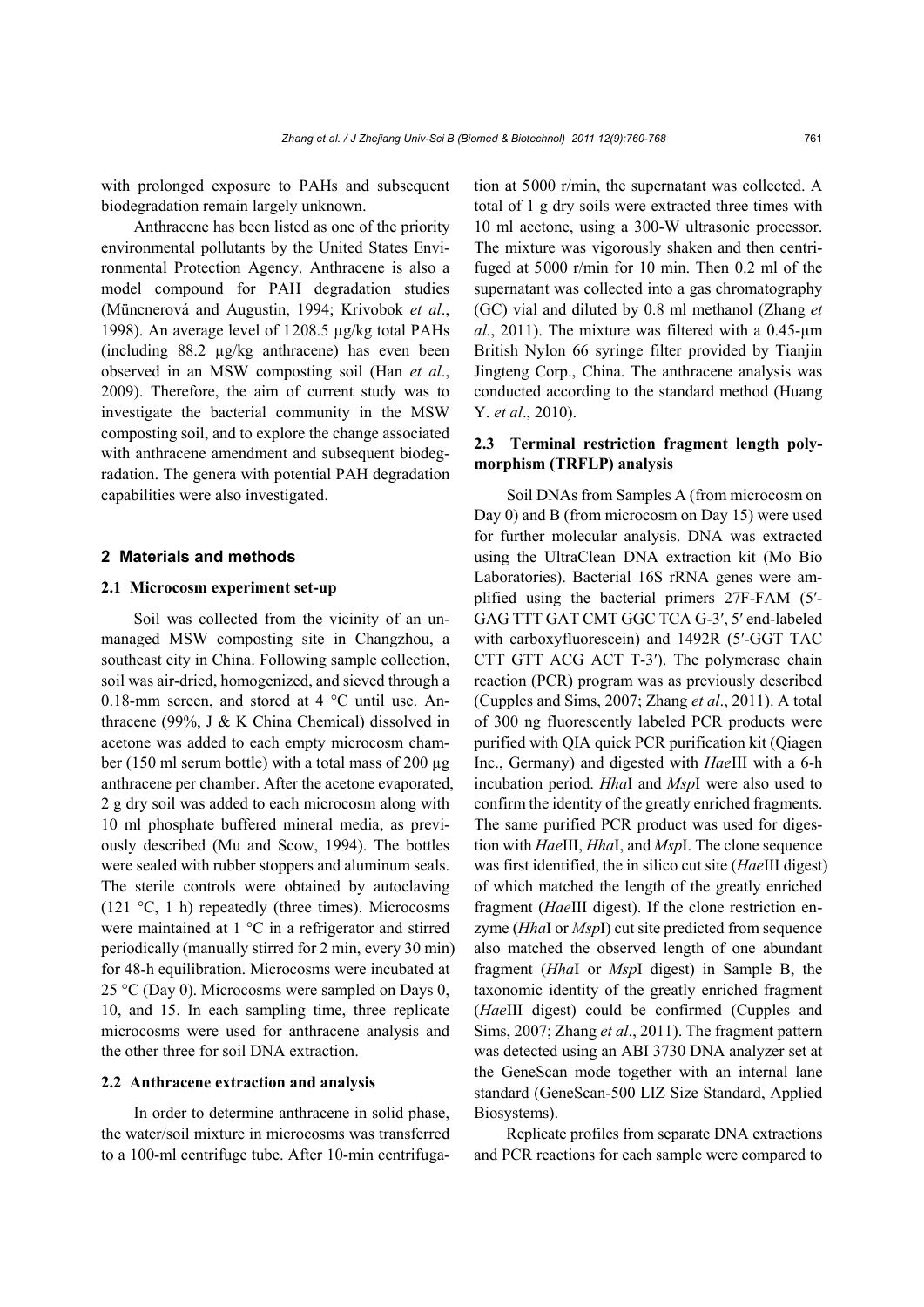identify the subset of reproducible fragment sizes. The average area of each reproducible peak was calculated. Terminal fragments smaller than 50 bp or under 200 fluorescent units were excluded from the further analysis. Fragments differing by less than 1 bp length were clustered. The standardized binning criteria used to identify the subset of reproducible peaks were as previously described (Dunbar *et al*., 2001; Mills *et al*., 2003). Ribotype richness (*S*) equals to the total number of distinct fragments in a profile. The Shannon diversity index (*H*) and evenness (*E*) were calculated according to the standard methods (Mills *et al*., 2003; Falk *et al*., 2009). Bray-Curtis similarity index was calculated using PRIMER 5.0 software to evaluate the similarity for two microcosm samples (Clarke and Warwick, 2001). Similarity percentage (SIMPER) analysis was further used to identify the fragments that were mainly responsible for the dissimilarity between samples (Clarke and Warwick, 2001; Rees *et al*., 2004).

#### **2.4 DNA cloning and sequencing**

The PCR conditions were the same as the abovementioned, except that the forward primer was unlabeled. The PCR products were cloned into pMD19-T vector (TaKaRa Co., Japan) following the manufacturer's instruction. The white colonies were verified by PCR with primers M13 F (5′-TGT AAA ACG ACG GCC AGT-3′) and M13 R (5′-AAC AGC TAT GAC CAT G-3′). Clones containing an insert of the correct size were bidirectionally sequenced. The 69–72 clones recovered from each sample were successfully sequenced in this study. The partial 16S rRNA gene sequences were deposited with GenBank under accession Nos. HQ015161-HQ015301.

Sequences for chimerism were checked using the Chimera Check program available at the Michigan State University (MSU) Center for Microbial Ecology. All clones displaying chimeric profiles were discarded from the further analysis. Sequences that were over 97% similar were grouped into an operational taxonomic unit (OTU) by manual comparison. The representative GenBank sequences to the clones of interest were extracted from the National Center for Biotechnology Information (NCBI) database and included in further phylogenetic analyses using MEGA Version 4.0 (Tamura *et al*., 2007). The neighbor-joining trees were constructed using *p*-distance with 1000 replicates to produce bootstrap values. Alignment of the sequences was carried out using ClustalW (http://www.ebi.ac.uk/clustalw/). The Ribosomal Database Project (MSU Center for Microbial Ecology) analysis tool "classifier" (http:// rdp.cme.msu.edu/classifier/classifier.jsp) was utilized to assign taxonomic identity (Wang *et al*., 2007).

## **3 Results**

#### **3.1 Biodegradation**

In this study, the total amount of anthracene in supernatant was below 3% of that in the solid phase over the whole experiment (data not shown). Anthracene concentration in soil declined greatly after a 15-d experiment period. In contrast, only a limited decline in soil was observed in the autoclaved control, possibly due to aging effect. This confirmed a biological removal mechanism in microcosms (Table 1).

**Table 1 Anthracene (ANT) remaining in soil samples over the experimental period**

| Time<br>(d) | Remaining ANT (%)                           |      |  |
|-------------|---------------------------------------------|------|--|
|             | Sterile control with ANT Microcosm with ANT |      |  |
|             | 97.5                                        | 97.2 |  |
| 10          | 80.9                                        | 44 8 |  |
| 15          | 77 Q                                        | 114  |  |

### **3.2 TRFLP analysis**

The total average numbers of terminal restriction fragments (*Hae*III digest) in Samples A and B were 35 and 29, respectively (Fig. 1). Shannon diversity index and evenness did not differ much between Samples A and B (Table 2). However, the low Bray-Curtis similarity (average 38%) reflected a big difference of microbial community structure between Samples A and B.

**Table 2 Comparison of diversity and evenness indices for the TRFLP profiles (***Hae***III digest) from the different samples** 

| Samples |    | Н     | E     |
|---------|----|-------|-------|
| А       | 35 | 3.191 | 0.897 |
| R       | 29 | 3.145 | 0.934 |

*S*: ribotype richness; *S*=total number of bands in profile. *H*: Shannon diversity index;  $H=-\sum (p_i)(\log_2 p_i)$ , where  $p_i$  is the individual peak area;  $H_{\text{max}} = \log_2 S$ . *E*: evenness;  $E = H/H_{\text{max}}$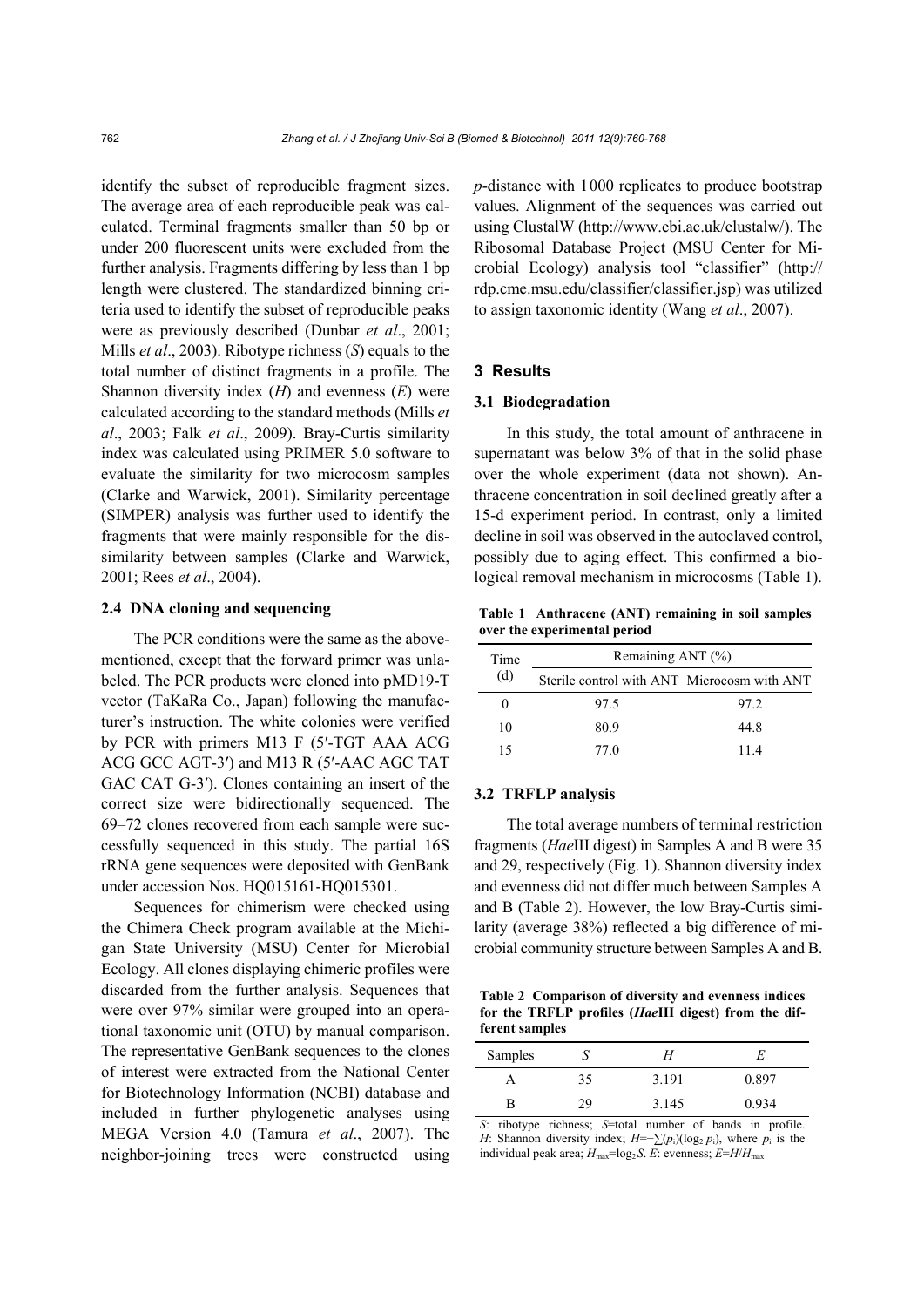

**Fig. 1 Terminal restriction fragments (***Hae***III digest) and their abundances in the Samples A and B** 

The SIMPER analysis revealed that the differences of TRFLP profiles (*Hae*III digest) between Samples A and B were driven primarily by variation in 217, 79, 222, and 258 bp (Table 3). The 79 bp was abundant in Sample A. These abundant fragments (217, 222, and 258 bp) in Sample B were not detected in Sample A (Fig. 1), which indicated these fragments were largely enriched with anthracene biodegradation.

**Table 3 Results of SIMPER analysis of TRFLP profiles of two samples** 

| Fragment | Mean relative abundance $(\%)^a$ |          | Fragment                                                                           |  |
|----------|----------------------------------|----------|------------------------------------------------------------------------------------|--|
| (bp)     | Sample A                         | Sample B | contribution $(\%)^b$                                                              |  |
| 217      |                                  | 10       |                                                                                    |  |
| 79       | 10                               |          | 6                                                                                  |  |
| 222      |                                  |          |                                                                                    |  |
| 258      |                                  | 8        |                                                                                    |  |
|          |                                  |          | <sup>a</sup> Mean relative abundance of each fragment ( <i>HaeIII</i> digest) as a |  |

percentage of total fragment abundance; <sup>b</sup> Fragment contribution as a dissimilarity percentage between the two groups. Lists are truncated to include only those fragments that contribute no less than 5% to the differences between samples

#### **3.3 Phylogeny**

In this study, many known phyla (Bacteroidetes, Proteobacteria, Verrucomicrobia, Acidobacteria, TM7, Cyanobacteria, Gemmatimonadetes) were detected, although only Bacteroidetes and Proteobacteria were shared between both samples (Fig. 2). For Sample A, the 72 recovered clones were distributed across phyla as follows: β-proteobacteria 43.1%, γ-proteobacteria 15.3%, α-proteobacteria 12.5%, unclassified bacteria 8.3%, δ-proteobacteria 6.9%, Gemmatimonadetes 6.9%, Bacteroidetes 4.2%, Acidobacteria 2.8%. However, the major phylum types (10% or more) of 69 clones recovered from the Sample B were γ-proteobacteria (44.9%), β-proteobacteria (23.2%), and Bacteroidetes (14.5%). Compared with Sample A, Bacteroidetes and γ-proteobacteria achieved a large increase in relative abundance (no less than 10%). Unclassified Proteobacteria, Verrucomicrobia, TM7, and Cyanobacteria were also detected in Sample B. These results show a shift of bacterial community structure in MSW composting soil.



**Fig. 2 Percentages of the clones affiliated with different phyla and sub-phyla to the total number of clones from Sample A or B** 

Clones not classified to any known phylum are included as unclassified bacteria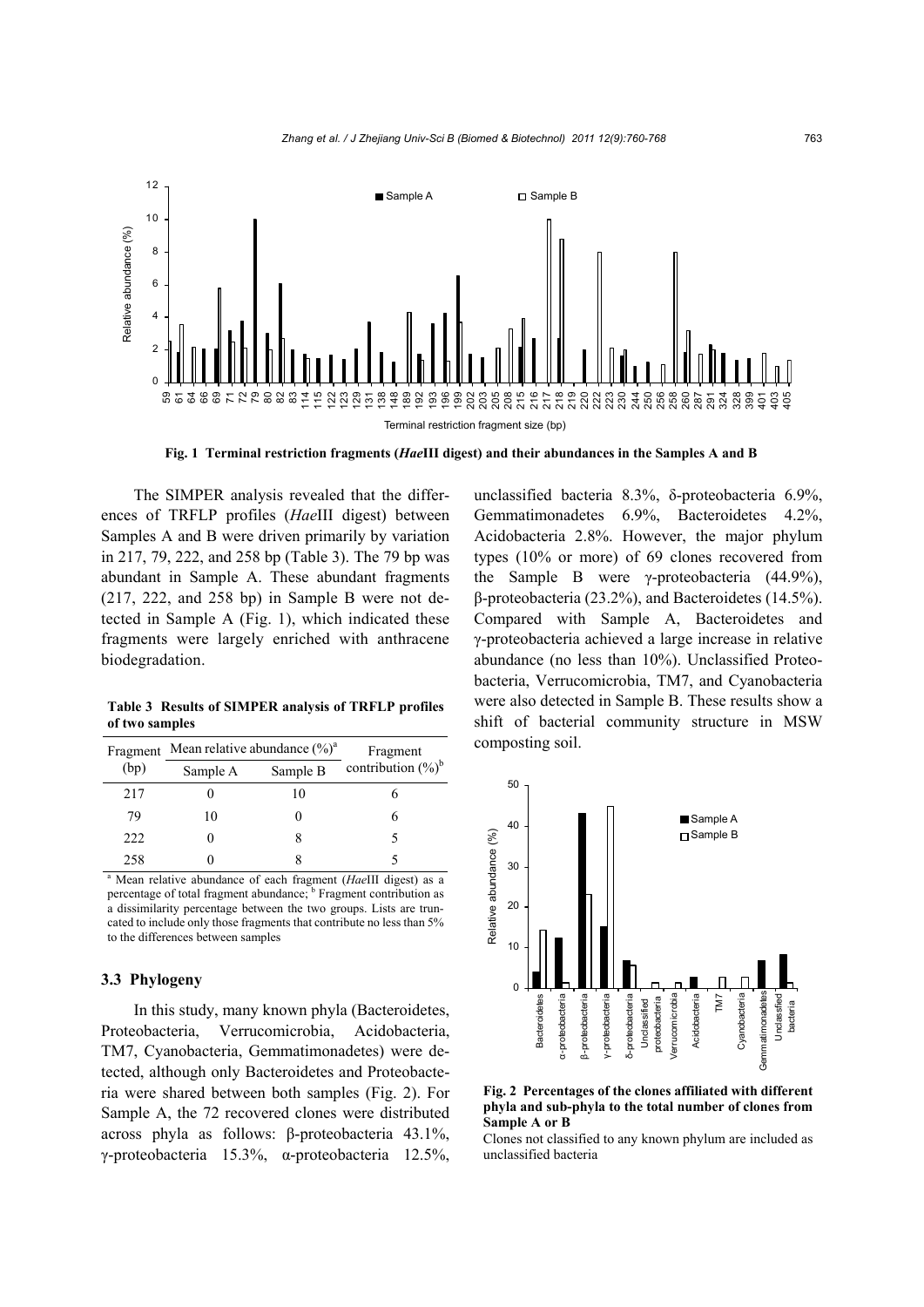Moreover, the 72 clones in the bacterial library constructed with Sample A could be further divided into 46 OTUs (14 OTUs had two or more clones). However, the 69 clones in library constructed with Sample B were grouped into 39 OTUs (11 OTUs had two or more clones). Therefore, in agreement with the TRFLP analysis, the bacterial community structure reflected by the clone library analysis also indicated a big change with PAH biodegradation.

## **3.4 Identity of enriched TRFLP fragments**

The taxonomic identity of 217, 222, or 258 bp (*Hae*III digest) was also investigated. Comparisons of TRFLP fragments and in silico cut sites are presented in Table 4. The taxonomic identity of each enriched fragment is presented in Table 5. The comparisons of TRFLP fragments and in silico cut sites to determine the enriched fragments have also been noted elsewhere (Cupples and Sims, 2007; Luo *et al*., 2009). 217, 222, and 258 bp (*Hae*III digest) obtained from Sample B were identified as *Methylophilus*, *Mesorhizobium*, and *Terrimonas*, respectively. The numbers of clones classified within genera

*Methylophilus*, *Mesorhizobium*, and *Terrimonas* in Sample B were 6, 2, and 7, respectively. However, only one *Methylophilus* clone and one *Terrimonas* clone were detected in Sample A. Therefore, similar to TRFLP results (Fig. 1; Table 3), the enrichment of the three genera was also demonstrated.

Phylogenetic tree of two representative sequences in each genus (*Methylophilus*, *Mesorhizobium*, or *Terrimonas*) was constructed using MEGA Version 4.0 (Fig. 3). Clones L5 and L6 were identified

**Table 4 Comparison of TRFLP fragments to clone restriction enzyme cut sites predicted from sequence analyses to confirm the identity** 

| Enriched<br>fragment | Restriction<br>enzyme | <b>TRFLP</b> | Sequence<br>data |  |  |
|----------------------|-----------------------|--------------|------------------|--|--|
|                      | HaeIII                | 217          | 219              |  |  |
|                      | MspI                  | 487          | 490              |  |  |
|                      | <b>Hhal</b>           | 367          | 367              |  |  |
| $\mathcal{D}$        | HaeIII                | 222          | 225              |  |  |
|                      | MspI                  | 128          | 128              |  |  |
|                      | <b>Hhal</b>           | 58           | 61               |  |  |
| $\mathbf{3}$         | HaeIII                | 258          | 260              |  |  |
|                      | MspI                  | 90           | 93               |  |  |
|                      | Hhal                  | 69           | 67               |  |  |

**Table 5 Phylogenetic affiliation of each enriched fragment (***Hae***III digest) as determined with the Ribosomal Database Project analysis tool "classifier"** 

| Fragment (bp) | Phylum         | Class                                                          | Order                                                                                                                                                                                                                                                                                                                                                                                                                                                                                                                                                                   | Family             |                                | Genus             |
|---------------|----------------|----------------------------------------------------------------|-------------------------------------------------------------------------------------------------------------------------------------------------------------------------------------------------------------------------------------------------------------------------------------------------------------------------------------------------------------------------------------------------------------------------------------------------------------------------------------------------------------------------------------------------------------------------|--------------------|--------------------------------|-------------------|
| 217           | Proteobacteria | β-proteobacteria                                               | Methylophilales                                                                                                                                                                                                                                                                                                                                                                                                                                                                                                                                                         | Methylophilaceae   |                                | Methylophilus     |
| 222           | Proteobacteria | $\alpha$ -proteobacteria                                       | Rhizobiales                                                                                                                                                                                                                                                                                                                                                                                                                                                                                                                                                             | Phyllobacteriaceae |                                | Mesorhizobium     |
| 258           | Bacteroidetes  | Sphingobacteria                                                | Sphingobacteriales                                                                                                                                                                                                                                                                                                                                                                                                                                                                                                                                                      | Chitinophagaceae   |                                | Terrimonas        |
|               |                | 100<br>87<br>100<br>100<br>100<br>74<br>100<br>60<br>64<br>100 | L5 (HQ015165.1)<br>L6 (HQ015166.1)<br>Methylophilus sp. A11 (EU770265.1)<br>Methylophilus sp. CBMB127 (EU194887.1)<br>Methylophilus leisingeri (AB193725.1)<br>Mesorhizobium sp. IV-28 (AB531424.1)<br>Mesorhizobium sp. WSM3872 (FJ827044.1)<br>Mesorhizobium sp. NAT21 (FJ814715.1)<br>L16 (HQ015176.1)<br>L46 (HQ015206.1)<br>Terrimonas lutea sp. (AB192292.1)<br>Flavobacteriaceae bacterium TDMA-34 (AB264128.1)<br>Sphingobacteriales bacterium T41 (EU854577.1)<br>Rhizosphere soil bacterium isolate RSI-24 (AJ252591.1)<br>L2 (HQ015162.1)<br>L4 (HQ015164.1) |                    | Methylophilus<br>Mesorhizobium | <b>Terrimonas</b> |
| በ በ2          |                |                                                                |                                                                                                                                                                                                                                                                                                                                                                                                                                                                                                                                                                         |                    |                                |                   |

**Fig. 3 Phylogenetic tree of representative bacterial 16S rRNA gene sequences (beginning with 'L') within the genera of** *Methylophilus***,** *Mesorhizobium***, and** *Terrimonas* **from Sample B and reference sequences from GenBank**  Data in parentheses are GenBank accession numbers. Numbers at the nodes indicate the levels of bootstrap support based on neighbor-joining analysis of 1000 resampled datasets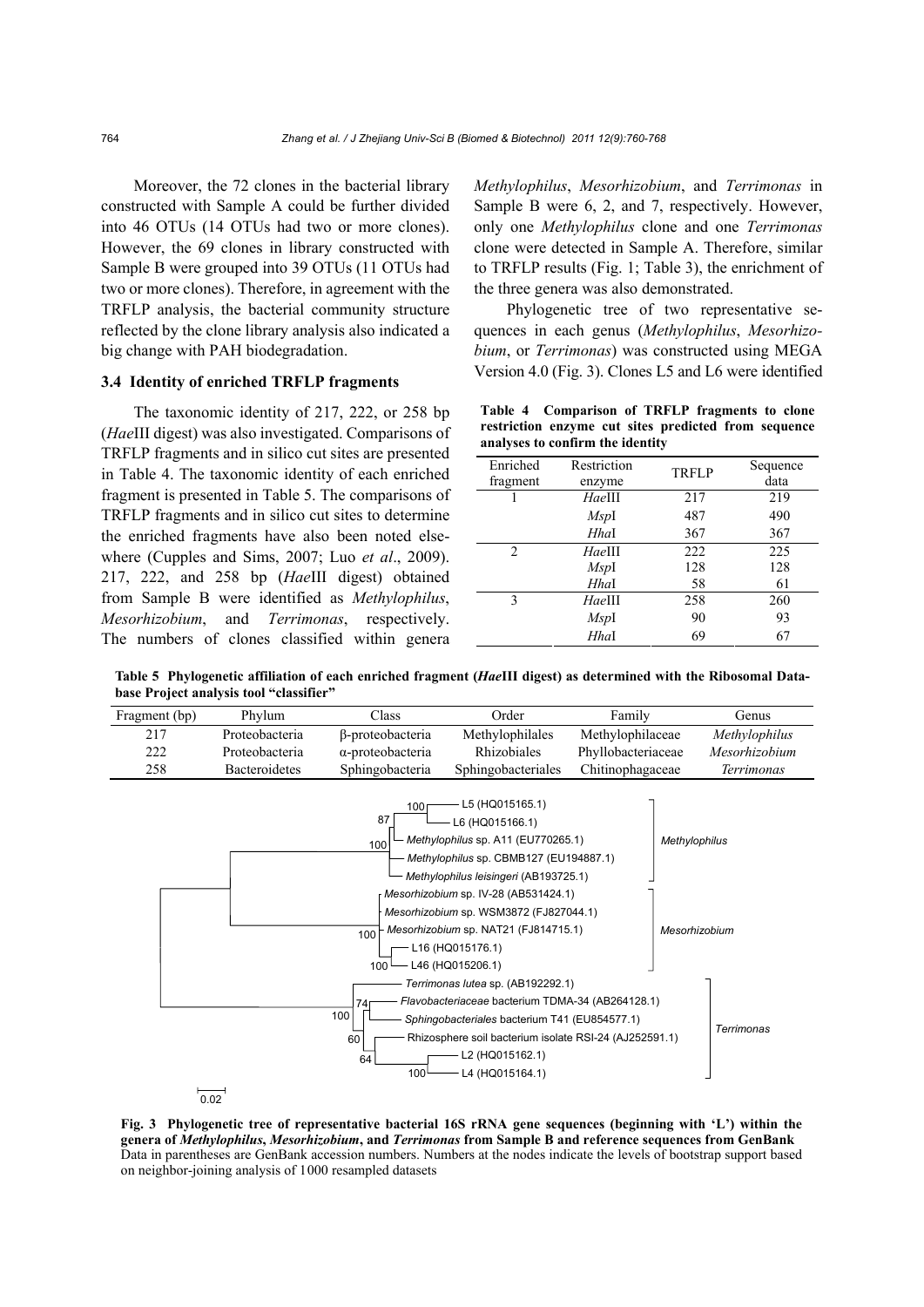as the members of genus *Methylophilus.* Their three closest cultivated matches were obtained from human organs (AB193725.1, 99% identity), microcystis colonies from Taihu Lake (EU770265.1, 99% identity), and field grown rice cultivars (EU194887.1, 99% identity). Clones L16 and L46 were classified within genus *Mesorhizobium*. Their three closest cultivated matches were obtained from grassland soil (AB531424.1, 99% identity), legume genus *Biserrula* growing in Eritrea (FJ827044.1, 99% identity), and root nodules (FJ814715.1, 99% identity). Clones L2 and L4 were identified as *Terrimonas* species. The two clones illustrated 95% similarity to a *Terrimonas lutea* sp. species (AB192292.1) isolated from soil. They were also related to several cultured sequences, such as fresh water *Flavobacteriaceae* species (AB264128.1, 96%), soil *Sphingobacteriales* species (EU854577.1, 96%), and soil rhizosphere species (AJ252591.1, 95%).

## **4 Discussion**

Considerable attention has been paid to the diversity of indigenous microorganisms capable of degrading pollutants in various environments (Abed *et al*., 2002). Some other profiling techniques, such as community-level physiological profiling, restriction fragment length polymorphism, denaturing gradient gel electrophoresis, and phospholipid fatty acid profiling, have been applied to investigate the composition of bacterial community in contaminated aquifers near MSW composting sites (Röling *et al*., 2000; 2001; Tian *et al*., 2005; Yu *et al*., 2010). Among available DNA profiling techniques, TRFLP has been used to monitor structural changes of various soil microbial communities (Dunbar *et al*., 2000; Singh *et al*., 2006; Grant *et al*., 2007). However, to the best of our knowledge, this is the first report to investigate the change of the bacterial community in the MSW composting soil in response to anthracene amendment and subsequent biodegradation.

The bacterial community structure usually changes during the bioremediation of PAHcontaminated soils (MacNaughton *et al*., 1999; Vinas *et al*., 2005; Gandolfi *et al*., 2010). Muckian *et al*. (2009) have revealed the significant change of the microbial community associated with fluoranthene or

phenanthrene amendment and subsequent biodegradation. Piskonen *et al*. (2005) have also shown selection in the microbial community as a result of naphthalene biodegradation. In this study, both TRFLP and 16S rRNA gene clone library analysis revealed a big shift of microbial community structure with anthracene biodegradation.

The phylogenetic description of the bacterial community structure is also important. Tian *et al*. (2005) has reported the dominance of *Firmicutes* and *Fusobacteria* in the leachate-contaminated aquifers. Although the literature on the microbial community in MSW composting soil is still lacking, the dominance of Proteobacteria has been observed in the soil/water system for PAH biodegradation (Chang *et al*., 2007), and in aged PAH-contaminated soil (Cébron *et al*., 2009). Our preliminary research indicated that the soil used to construct microcosms contained high concentration of anthracene (about 80  $\mu$ g/kg). Therefore, the abundance of Proteobacteria in Sample A might be partly attributed to the high level of PAHs in MSW composting soil.

Many different bacterial genera previously isolated from PAH-contaminated sites belong to *Sphingomonas* (Pinyakong *et al*., 2000), *Paracoccus* (Teng *et al*., 2010), *Mycobacterium* (Luo, 2008), *Comamonas* (Goyal and Zylstra, 1996), *Pseudomonas* (Jacques *et al*., 2005; Santos *et al*., 2008), *Burkholderia* (Juhasz *et al*., 1997), *Janibacter* (Zhang *et al*., 2009), and *Sphingobium* (Cunliffe and Kertesz, 2006). Enrichment of PAH-degraders is a common phenomenon during the course of PAH biodegradation (Guo *et al*., 1997; Piskonen *et al*., 2005). Therefore, in this study, the large enrichment of three TRFLP fragments might also be linked to the enrichment of some PAH-degraders. The greatly enriched fragments (217, 222, and 258 bp) (*Hae*III digest) obtained from Sample B belong to *Methylophilus*, *Mesorhizobium*, and *Terrimonas*, respectively. However, surprisingly, to the best of our knowledge, no isolates from these genera have previously been founded in PAH-contaminated soils or linked to PAH biodegradation.

Some species of *Methylophilus* have been linked to degradation or utilization of various compounds including dichloromethane (Nikolausz *et al*., 2006), methylated amines (Large and Haywood, 1981), methanol (Jenkins *et al*., 1987), glucose, and galactose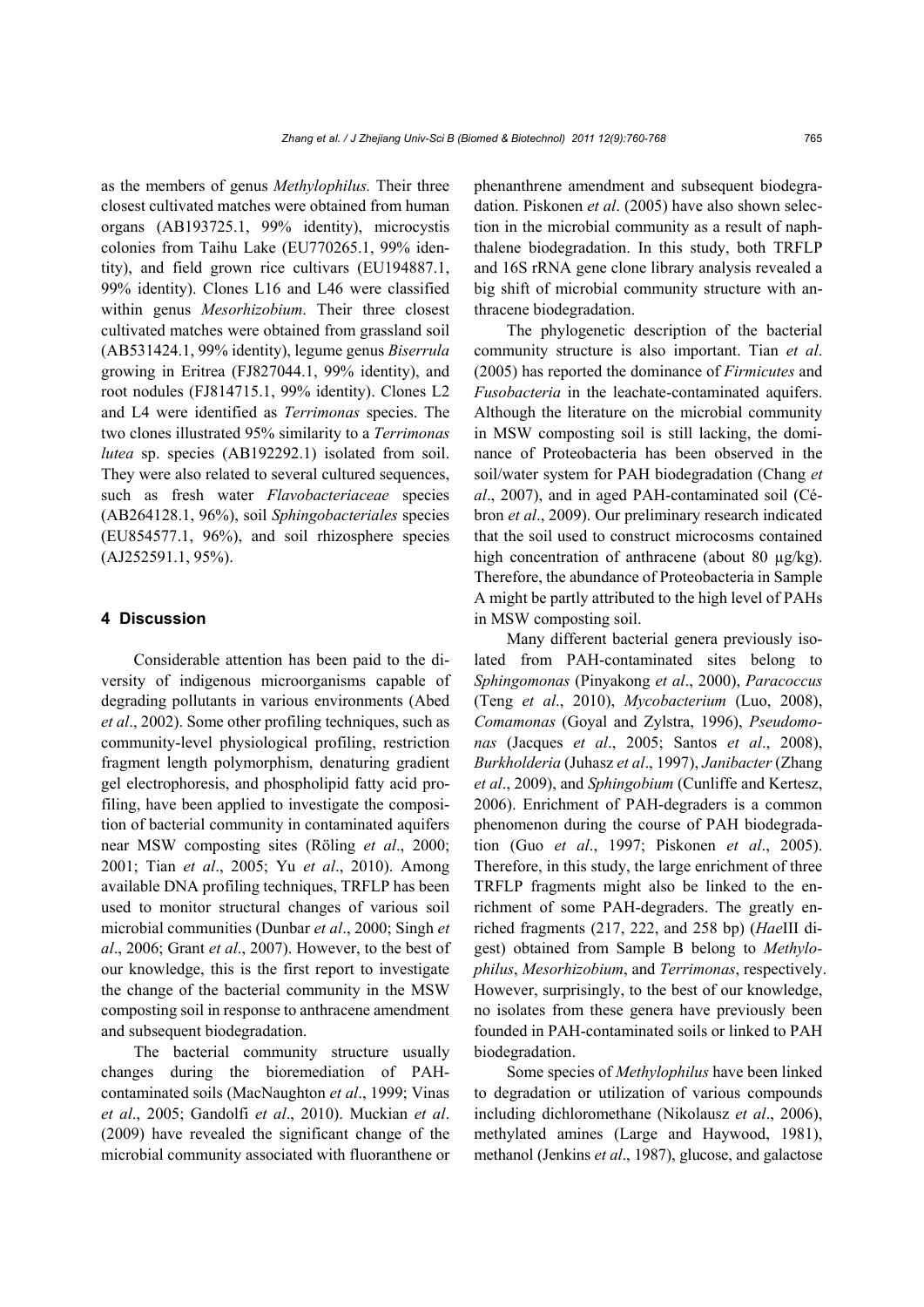(Doronina and Trotsenko, 1994). Two recent reports have also linked *Methylophilus* to utilization of biphenyl (Uhlik *et al*., 2009), phenol, and humic matter (Hutalle-Schmelzer *et al*., 2010). Interestingly, these compounds have a common phenolic hydroxyl proposed as intermediate compounds in anthracene degradation pathways (Pinyakong *et al*., 2003). Therefore, *Methylophilus* may play roles in the degradation of intermediates of anthracene degradation, thus leading to its enrichment.

*Mesorhizobium* species are usually isolated from root nodules (Lin *et al*., 2009; Chen *et al*., 2010). Recently, some species of *Mesorhizobium* have been linked to sulfur oxidization (Ghosh and Roy, 2006), nitrile biotransformation (Feng *et al.*, 2008), oxamyl degradation (Osborn *et al*., 2010), high arsenic resistance (Huang A.H. *et al*., 2010), chromium reducing (Wani *et al*., 2009), and acetonitrile biodegradation (Feng and Lee, 2009). However, little is known about the environmental significances of *Terrimonas*. One recent report has revealed the dominance of *Terrimonas* in methyl tert-butyl ether degrading culture (Liu *et al*., 2009). Therefore, the roles of *Methylophilus*, *Mesorhizobium*, and *Terrimonas* in PAH biodegradation still remained largely unclear.

## **5 Conclusions**

Both TRFLP and 16S rRNA gene clone library analysis revealed the big shift of bacterial community structure in MSW composting soil after anthracene amendment and subsequent biodegradation. Three genera, *Methylophilus*, *Mesorhizobium*, and *Terrimonas*, had potential links to anthracene biodegradation, suggesting a consortium playing an active role. Further study will be necessary to explore the biodegradation mechanism of anthracene in MSW composting soil. This is very important because the presence of particular microorganisms or a consortium may determine the bioremediation strategies for PAHs in MSW composting soil in practice.

#### **References**

Abed, R.M.M., Safi, N.M.D., Köster, J., de Beer, D., El-Nahhal, Y., Rullkötter, J., Garcia-Pichel, F., 2002. Microbial diversity of a heavily polluted microbial mat and its community changes following degradation of petroleum compounds. *Appl. Environ. Microbiol*., **68**(4): 1674-1683. [doi:10.1128/AEM.68.4.1674-1683.2002]

- Baun, A., Ledin, A., Reitzel, L.A., Bjerg, P.L., Christensen, T.H., 2004. Xenobiotic organic compounds in leachates from ten Danish MSW landfills—chemical analysis and toxicity tests. *Water Res.*, **38**(18):3845-3858. [doi:10. 1016/j.watres.2004.07.006]
- Cébron, A., Beguiristain, T., Faure, P., Norini, M.P., Masfaraud, J.F., Leyval, C., 2009. Influence of vegetation on the in situ bacterial community and polycyclic aromatic hydrocarbon degraders in aged PAH-contaminated or thermal-desorption-treated soil. *Appl. Environ. Microbiol*., **75**(19):6322-6330. [doi:10.1128/AEM.02862-08]
- Chang, Y.T., Lee, J.F., Chao, H.P., 2007. Variability of communities and physiological characteristics between free-living bacteria and attached bacteria during the PAH biodegradation in a soil/water system. *Eur. J. Soil. Biol*., **43**(5-6):283-296. [doi:10.1016/j.ejsobi.2007.02.012]
- Chen, W.M., Zhu, W.F., Bontemps, C., Young, J.P.W., Wei, G.H., 2010. *Mesorhizobium alhagi* sp. nov. isolated from wild *Alhagi sparsifolia* in north-western China. *Int. J. Syst. Evol. Microbiol.*, **60**(4):958-962. [doi:10.1099/ijs. 0.014043-0]
- Clarke, K.R., Warwick, R.M., 2001. Change in Marine Communities: An Approach to Statistical Analysis and Interpretation, 2nd Ed. PRIMER-E, Plymouth Marine Laboratory, Plymouth, UK, p.172.
- Cunliffe, M., Kertesz, M.A., 2006. Effect of *Sphingobiumyanoikuyae* B1 inoculation on bacterial community dynamics and polycyclic aromatic hydrocarbon degradation in aged and freshly PAH-contaminated soils. *Environ. Pollut.*, **144**(1):228-237. [doi:10.1016/j.envpol.2005.12.026]
- Cupples, A.M., Sims, G.K., 2007. Identification of in situ 2,4-dichlorophenoxyacetic acid-degrading soil microorganisms using DNA-stable isotope probing. *Soil Biol. Biochem.*, **39**(1):232-238. [doi:10.1016/j.soilbio.2006.07.011]
- Doronina, N.V., Trotsenko, Y.A., 1994. *Methylophilus leisingerii* sp. nov., a new species of restricted facultatively methylotrophic bacteria. *Mikrobiologiya*, **63**(3):529-536.
- Dunbar, J.M., Ticknor, L.O., Kuske, C.R., 2000. Assessment of microbial diversity in four southwestern United States soils by 16S rRNA gene terminal restriction fragment analysis. *Appl. Environ. Microbiol.*, **66**(7):2943-2950. [doi:10.1128/AEM.66.7.2943-2950.2000]
- Dunbar, J.M., Ticknor, L.O., Kuske, C.R., 2001. Phylogenetic specificity and reproducibility and new method for analysis of terminal restriction fragment profiles of 16S rRNA genes from bacterial communities. *Appl. Environ. Microbiol.*, **67**(1):190-197. [doi:10.1128/AEM.67.1.190- 197.2001]
- Falk, M.W., Song, K.G., Matiasek, M.G., Wuertz, S., 2009. Microbial community dynamics in replicate membrane bioreactors—natural reproducible fluctuations. *Water Res.*, **43**(3):842-852. [doi:10.1016/j.watres.2008.11.021]
- Feng, Y.S., Lee, C.M., 2009. The potential of the acetonitrile biodegradation by *Mesorhizobium* sp. F28. *J. Hazard. Mater.*, **164**(2-3):646-650. [doi:10.1016/j.jhazmat.2008. 08.039]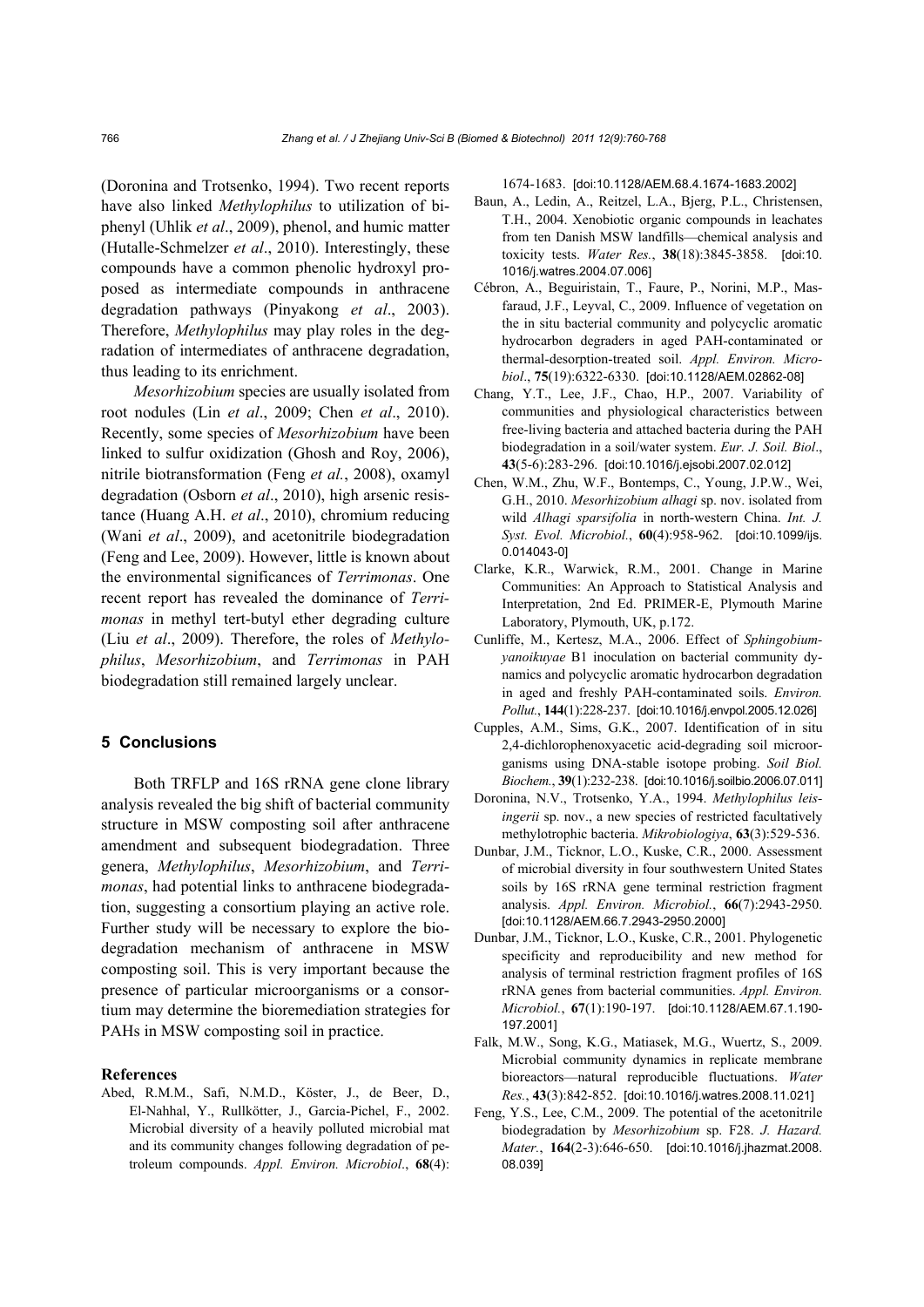- Feng, Y.S., Lee, C.M., Wang, C.C., 2008. Methods for increasing nitrile biotransformation into amides using *Mesorhizobium* sp. *Appl. Biochem. Microbiol.*, **44**(3): 271-275. [doi:10.1134/S0003683808030071]
- Gandolfi, I., Sicolo, M., Franzetti, A., Fontanarosa, E., Santagostino, A., Bestetti, G., 2010. Influence of compost amendment on microbial community and ecotoxicity of hydrocarbon-contaminated soils. *Bioresource Technol.*, **101**(2):568-575. [doi:10.1016/j.biortech.2009.08.095]
- Ghosh, W., Roy, P., 2006. *Mesorhizobium thiogangeticum* sp. nov. a novel sulfur-oxidizing chemolithoautotroph from rhizosphere soil of an Indian tropical leguminous plant. *Int. J. Syst. Evol. Microbiol.*, **56**(1):91-97. [doi:10.1099/ ijs.0.63967-01
- Goyal, A.K., Zylstra, G.J., 1996. Molecular cloning of novel genes for polycyclic hydrocarbon degradation from *Comamonastestosteroni* GZ39. *Appl. Environ. Microbiol.*, **62**(1):230-236.
- Grant, R.J., Muckian, L.M., Clipson, N.J.W., Doyle, E.M., 2007. Microbial community changes during the bioremediation of creosote-contaminated soil. *Lett. Appl. Microbiol.*, **44**(3):293-300. [doi:10.1111/j.1472-765X.2006. 02066.x]
- Guo, C., Sun, J.B., Harsh, J.B., Ogram, A., 1997. Hybridization analysis of microbial DNA from fuel oil-contaminated and noncontaminated soil. *Microb. Ecol.*, **34**(3):178-187. [doi:10.1007/s002489900047]
- Han, X.J., Li, L.Q., Pan, G.X., Hu, Z.L., 2009. Pollution characteristics of polycyclic aromatic hydrocarbons in soils from farmland around the domestic refuse dump. *Ecol. Environ. Sci.*, **18**(4):1251-1255 (in Chinese).
- Huang, A.H., Teplitski, M., Rathinasabapathi, B., Ma, L.N., 2010. Characterization of arsenic-resistant bacteria from the rhizosphere of arsenic hyperaccumulator *Pterisvittata*. *Can. J. Microbiol.*, **56**(3):236-246. [doi:10.1139/W10- 005]
- Huang, Y., Zhang, S.Y., Lv, M.J., Xie, S.G., 2010. Biosorption characteristics of ectomycorrhizal fungal mycelium for anthracene. *Biomed. Environ. Sci*., **23**(5):378-383. [doi: 10.1016/S0895-3988(10)60079-7]
- Hutalle-Schmelzer, K.M.L., Zwirnmann, E., Kruger, A., Grossart, H.P., 2010. Enrichment and cultivation of pelagic bacteria from a humic lake using phenol and humic matter additions. *FEMS Microbiol. Ecol.*, **72**(1):58-73. [doi:10.1111/j.1574-6941.2009.00831.x]
- Jacques, R.J.S., Santos, E.C., Bento, F.M., Peralba, M., Selbach, P.A., Flá, S., Camargo, F.A.O., 2005. Anthracene biodegradation by *Pseudomonas* sp. isolated from a petrochemical sludge landfarming site. *Int. Biodeter. Biodegr.*, **56**(3):143-150. [doi:10.1016/j.ibiod.2005.06.005]
- Jenkins, O., Byrom, D., Jones, D., 1987. *Methylophilus*: a new genus of methanol-utilizing bacteria. *Int. J. Syst. Bacteriol.*, **37**(4):446-448. [doi:10.1099/00207713-37-4-446]
- Juhasz, A.L., Britz, M.L., Stanley, G.A., 1997. Degradation of fluoranthene, pyrene, benz[*a*]anthracene and dibenz[*a*,*h*] anthracene by *Burkholderia cepacia*. *J. Appl. Microbiol.*, **83**(2):189-198. [doi:10.1046/j.1365-2672.1997.00220.x]
- Krivobok, S., Miriouchkine, E., Seigle-Murandi, F., Benoit-Guyod, J.L., 1998. Biodegradation of anthracene by soil fungi. *Chemosphere*, **37**(3):523-530. [doi:10.1016/S00 45-6535(98)00067-8]
- Large, P.J., Haywood, G.W., 1981. *Methylophilus methylotrophus* grows on methylated amines. *FEMS Microbiol. Lett.*, **11**(2-3):207-209. [doi:10.1111/j.1574-6968.1981. tb06964.x]
- Lin, D.X., Chen, W.F., Wang, F.Q., Hu, D., Wang, E.T., Sui, X.H., Chen, W.X., 2009. *Rhizobium mesosinicum* sp. nov. isolated from root nodules of three different legumes. *Int. J. Syst. Evol. Microbiol.*, **59**(8):1919-1923. [doi:10. 1099/ijs.0.006387-0]
- Liu, H.Z.,Yan, J.P., Wang, Q., Karlson, U., Zou, G., Yuan, Z.M., 2009. Biodegradation of methyl tert-butyl ether by enriched bacterial culture. *Curr. Microbiol.*, **59**(1):30-34. [doi:10.1007/s00284-009-9391-1]
- Luo, C.L., Xie, S.G., Sun, W.M., Li, X.D., Cupples, A.M., 2009. Identification of a novel toluene-degrading bacterium from the candidate phylum TM7, as determined by DNA stable isotope probing. *Appl. Environ. Microbiol.*, **75**(13):4644-4647. [doi:10.1128/AEM. 00283-09]
- Luo, Y.L., 2008. Study on the Degradation Characteristics and Pathway of PAH-Degrading Bacteria. PhD Thesis, Xiamen University, China (in Chinese).
- MacNaughton, S.J., Stephen, J.R., Venosa, A.D., Davis, G.A., Chang, Y.J., White, D.C., 1999. Microbial population changes during bioremediation of an experimental oil spill. *Appl. Environ. Microbiol.*, **65**(8):3566-3574.
- Mills, D.K., Fitzgeralda, K., Litchfielda, C.D., Gillevetb, P.M., 2003. A comparison of DNA profiling techniques for monitoring nutrient impact on microbial community composition during bioremediation of petroleumcontaminated soils. *J. Microbiol. Methods*, **54**(1):57-74. [doi:10.1016/S0167-7012(03)00007-1]
- Mu, D.Y., Scow, K.M., 1994. Effect of trichloroethylene (TCE) and toluene concentrations on TCE and toluene biodegradation and the population density of TCE and toluene degraders in soil. *Appl. Environ. Microbiol.*, **60**(7): 2661-2665.
- Muckian, L.M., Grant, R.J., Clipson, N.J.W., Doyle, E.M., 2009. Bacterial community dynamics during bioremediation of phenanthrene- and fluoranthene-amended soil. *Int. Biodeter. Biodegr.*, **63**(1):52-56. [doi:10.1016/j.ibiod. 2008.04.005]
- Müncnerová, D., Augustin, J., 1994. Fungal metabolism and detoxification of polycyclic aromatic hydrocarbons: a review. *Bioresource Technol.*, **48**(2):97-106. [doi:10. 1016/0960-8524(94)90195-3]
- Nikolausz, M., Nijenhuis, I., Ziller, K., Richnow, H.H., Kasner, M., 2006. Stable carbon isotope fractionation during degradation of dichloromethane by methylotrophic bacteria. *Environ. Microbiol.*, **8**(1):156-164. [doi:10.1111/j. 1462-2920.2005.00878.x]
- Osborn, R.K., Haydock, P.P.J., Edwards, S.G., 2010. Isolation and identification of oxamyl-degrading bacteria from UK